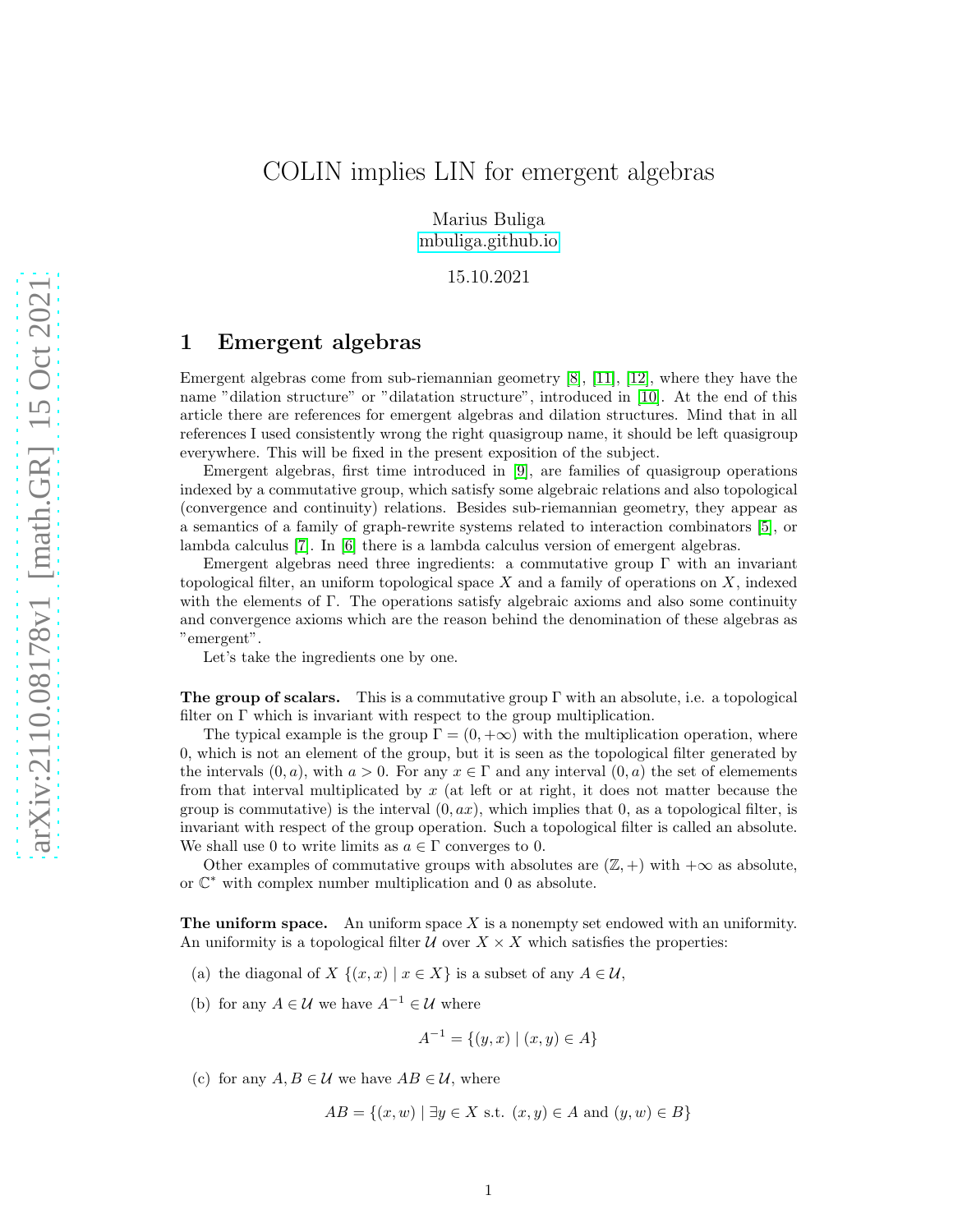The typical example of an uniform space is a metric space  $(X, d)$ , where the uniformity filter is generated by sets  $A \subset X \times X$  defined for any  $a > 0$  as

$$
A = \{(x, y) \mid d(x, y) < a\}
$$

Then (a) is implied by  $d(x, x) = 0$  for any  $x \in X$ , (b) is implied by  $d(x, y) = d(y, x)$  for any  $x, y \in X$  and (c) is implied by  $d(x, z) \leq d(x, y) + d(y, z)$  for any  $x, y, z \in X$ .

We shall use the absolute 0 of the group of scalars  $\Gamma$  with the uniformity on X in statements which contain " $\lim a \to 0$   $f(a, x) = g(x)$  uniformly with respect to x", for some functions  $f : \Gamma \times X \to X$ .

**Definition 1.** An emergent algebra over a set  $X$  is a family of idempotent left quasigroup operations over X, indexed by the group  $\Gamma$ , which satisfy the following algebraic and topological axioms  $(R1)$ ,  $(R2)$ ,  $(\text{act})$  and  $(\text{em})$ .

For  $a \in \Gamma$  let's denote the left quasigroup operations indexed by a with  $\circ_a$  and  $\bullet_a$ . Therefore  $(X, \circ_a, \bullet_a)$  is an idempotent left quasigroup:

- $(R1)$   $x \circ_a x = x$
- (R2)  $x \circ_a (x \bullet_a y) = x \bullet_a (x \circ_a y) = y$

(act) algebraic axioms which relate the operations:

$$
x \circ_a (x \circ_b y) = x \circ_{ab} y
$$
  

$$
x \circ_1 y = y
$$
  

$$
x \circ_{1/a} y = x \bullet_a y
$$

On  $X$  we define the following operations which we will use later:

- the approximate difference

$$
\Delta_a^x(y,z) = (x \circ_a y) \bullet_a (x \circ_a z)
$$

- the approximate sum

$$
\Sigma_a^x(y, z) = x \bullet_a ((x \circ_a y) \circ_a z)
$$

- the approximate inverse
- $inv_a^x y = (x \circ_a y) \bullet_a x$

Finally we have the topological axioms.

(em)  $X$  is an uniform space; as a converges to 0

 $(x, y) \mapsto x \circ_a y$  converges uniformly to  $(x, y) \mapsto x$  $(x, y, z) \mapsto \Delta_a^x(y, z)$  converges uniformly to a function  $(x, y, z) \mapsto \Delta^x(y, z)$  $(x, y, z) \mapsto \Sigma_a^x(y, z)$  converges uniformly to a function  $(x, y, z) \mapsto \Sigma^x(y, z)$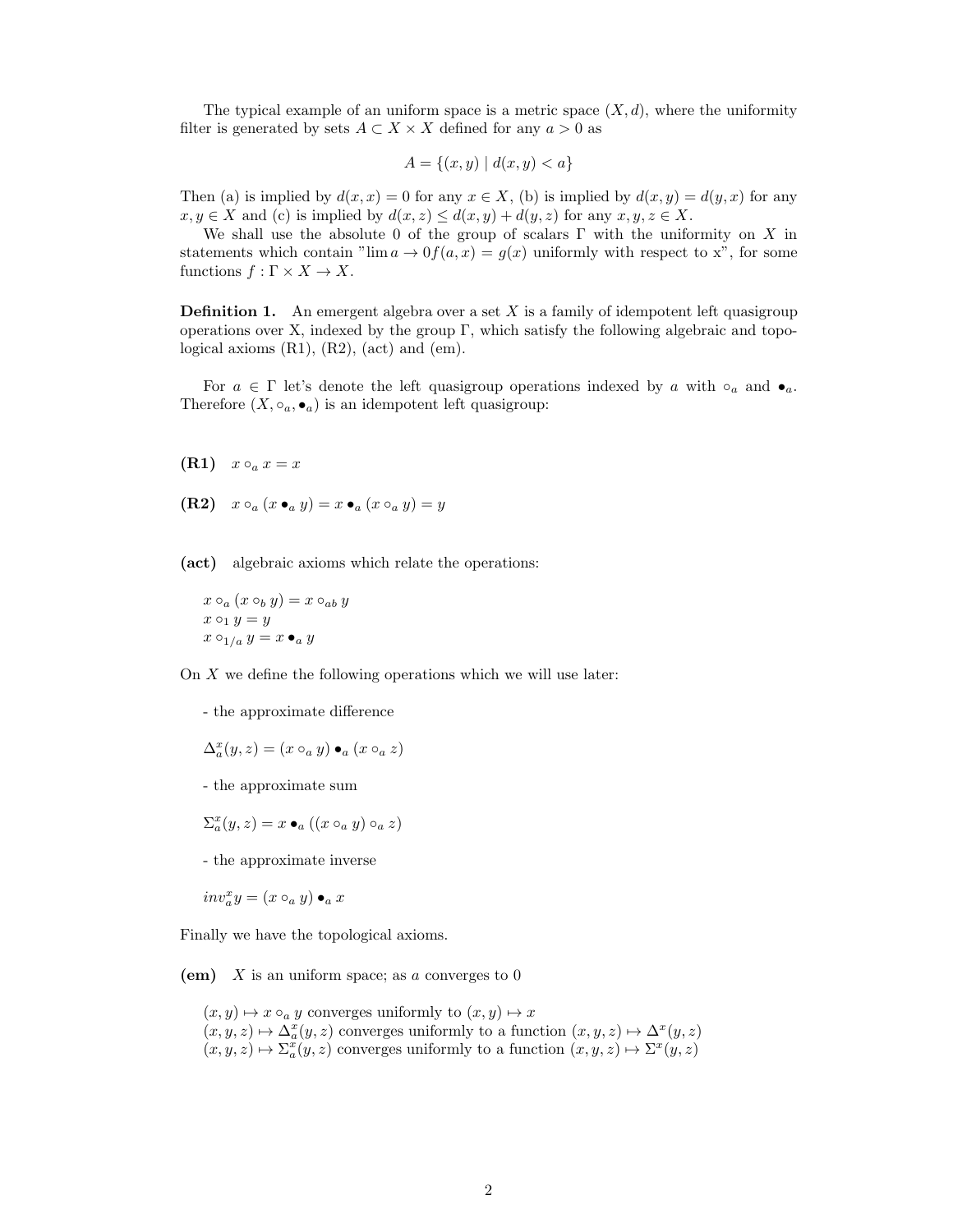Topological axioms, graph rewrites and "emergence". The reason for topological axioms is to allow passage to the limit in any order. The axioms  $(R1)$ ,  $(R2)$ ,  $(\text{act})$  can be reformulated into graph rewrites on trivalent graphs with typed nodes and numbered ports, which is the start of the chemlambda project, as described in [\[5\]](#page-8-3). The axiom (em), translated into graph rewrites, says that some patterns (corresponding to the graphs of the approximate difference, sum and inverse) can be replaced with new nodes (for the limit operations) in any order. From here "emerge" new algebraic identities, or equivalently new graph rewrites, involving the new operations. The same effect can be obtained, but without reference to uniform structures and limits, in the term rewriting formalism "em" [\[6\]](#page-8-5), which is an enhancement of lambda calculus.

## 2 LIN, COLIN and SHUFFLE

Here are some other relevant notations, along with the more usual names from the field of quasigroups.

Definition 2. An emergent algebra is linear if it is left distributive:

(R3) or (LIN)  $x \circ_a (y \circ_b z) = (x \circ_a y) \circ_b (x \circ_a z)$ 

An emergent algebra is co-linear if it is right distributive:

(COLIN)  $(x \circ_a y) \circ_b z = (x \circ_b z) \circ_a (y \circ_b z)$ 

An emergent algebra has the shuffle trick if it is medial:

(SHUFFLE)  $(x \circ_a y) \circ_b (u \circ_a v) = (x \circ_b u) \circ_a (y \circ_b v)$ 

An important example of a linear emergent algebra comes from conical groups. This is an important class of topological groups which can be seen as a generalizaton of vector spaces.

**Definition 3.** A conical group  $(X, \cdot, e)$  is a topological group endowed with a multiplication by scalars operation  $(a, x) \in \Gamma \times X \mapsto ax \in X$  such that the following algebraic relations are true:<br> $a(hx)$  $(ah)x$ 

$$
a(ox) = (ao)x
$$

$$
a(x \cdot y) = ax \cdot ay
$$

$$
a(x^{-1}) = (ax)^{-1}
$$

 $ae = e$ 

and there is a neighbourhood  $U \subset X$  of the neutral element  $e \in X$  and a neighbourhood  $V \subset \Gamma$  of the filter 0 such that

 $(a, x) \in V \times U \mapsto ax \in U$ 

 $x \in U \mapsto ax$  converges uniformly to  $x \mapsto e$ , as a converges to 0.

We have the following structure theorem, see theorem 10 [\[10\]](#page-8-1) or theorem 6.2 [\[6\]](#page-8-5).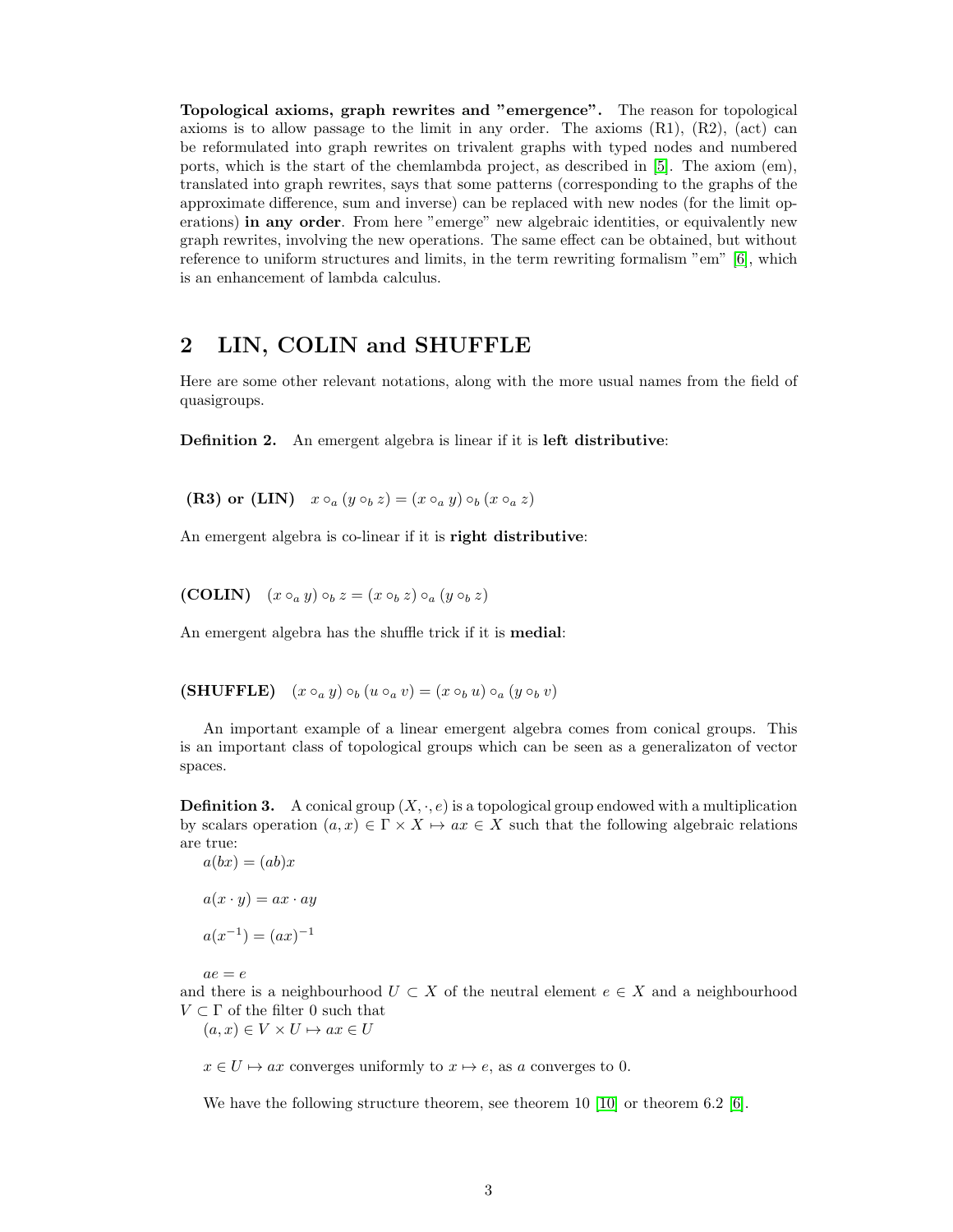**Theorem 1.** For an emergent algebra X, fix an element  $e \in X$  and define the operations:

(addition)  $(x, y) \mapsto x \cdot y = \Sigma^{e}(x, y)$ 

(inverse)  $x \mapsto x^{-1} = inv^e x = \Delta^e(x, e)$ 

(scalar multiplication)  $(a, x) \mapsto ax = e \circ_a x$ 

Then  $(X, \cdot)$  is a conical group with neutral element e which is conical. Conversely, for any conical group X and for any  $a \in \Gamma$  define:

 $x \circ_a y = x \cdot a(x^{-1} \cdot y)$ 

With this operation  $X$  becomes a linear emergent algebra.

Curvature as deviation from linearity. For an emergent algebra, the following term represents the deviation from linearity:

$$
LIN_{a,b}(x,y,z)=y\bullet_b(x\bullet_a((x\circ_a y)\circ_b(x\circ_a z)))
$$

Indeed, (LIN) is equivalent with  $LIN_{a,b}(x, y, z) = z$ . But in the realm of sub-riemanian geometry, more precisely for a dilation structure, this term is related to curvature, as ex-plained in [\[8\]](#page-8-0), section 2.5 "Curvdimension and curvature". For an arbitrary element  $x \in X$ and for  $c \in \Gamma$  define

$$
R^a_{b,c}(x,u,v,w)=x\bullet_a LIN_{b,c}((x\circ_a u,x\circ_a v,x\circ_a w)
$$

We know then, by Theorem 1, that  $R_{b,c}^a(x, u, v, w)$  converges to w, as a converges to 0. In particular, for a riemannian manifold  $X$ , there is an associated emergent algebra given by

$$
x \circ_a exp_x(y) = exp_x(ay)
$$

where  $exp$  is the geodesic exponential. For this emergent algebra, we recognize the construction called Schild's ladder in the term

$$
r_x^a(v, w) = log_x \left( R_{\frac{1}{2}, \frac{1}{2}}(x, x, exp_x(av), exp_x(aw)) \right)
$$

The distance, measured in the tangent space at x, between w and  $r_x^a(v, w)$  is controlled by the absolute value of  $a^2 \langle R_x(v, w)v, w \rangle$ , where  $R_x$  is the Riemann curvature tensor at x.

Commutator as deviation from co-linearity. We can measure the deviation from colinearity with the term

$$
COLIN_{a,b}(x, y, z) = (x \circ_a y) \bullet_b ((x \circ_b z) \circ_a (y \circ_b z))
$$

For conical groups, the computation of this term shows that it is related with the commutator. One can prove that for conical groups (COLIN) is equivalent with (SHUFFLE).

The following theorem is a sort of Bruck-Murdoch-Toyoda theorem [\[1\]](#page-8-6), [\[2\]](#page-8-7), [\[3\]](#page-8-8).

**Theorem 2.** Let  $X$  be a conical group. The following are equivalent:

- X is commutative
- The associated emergent algebra is medial, i.e. it satisfies (SHUFFLE)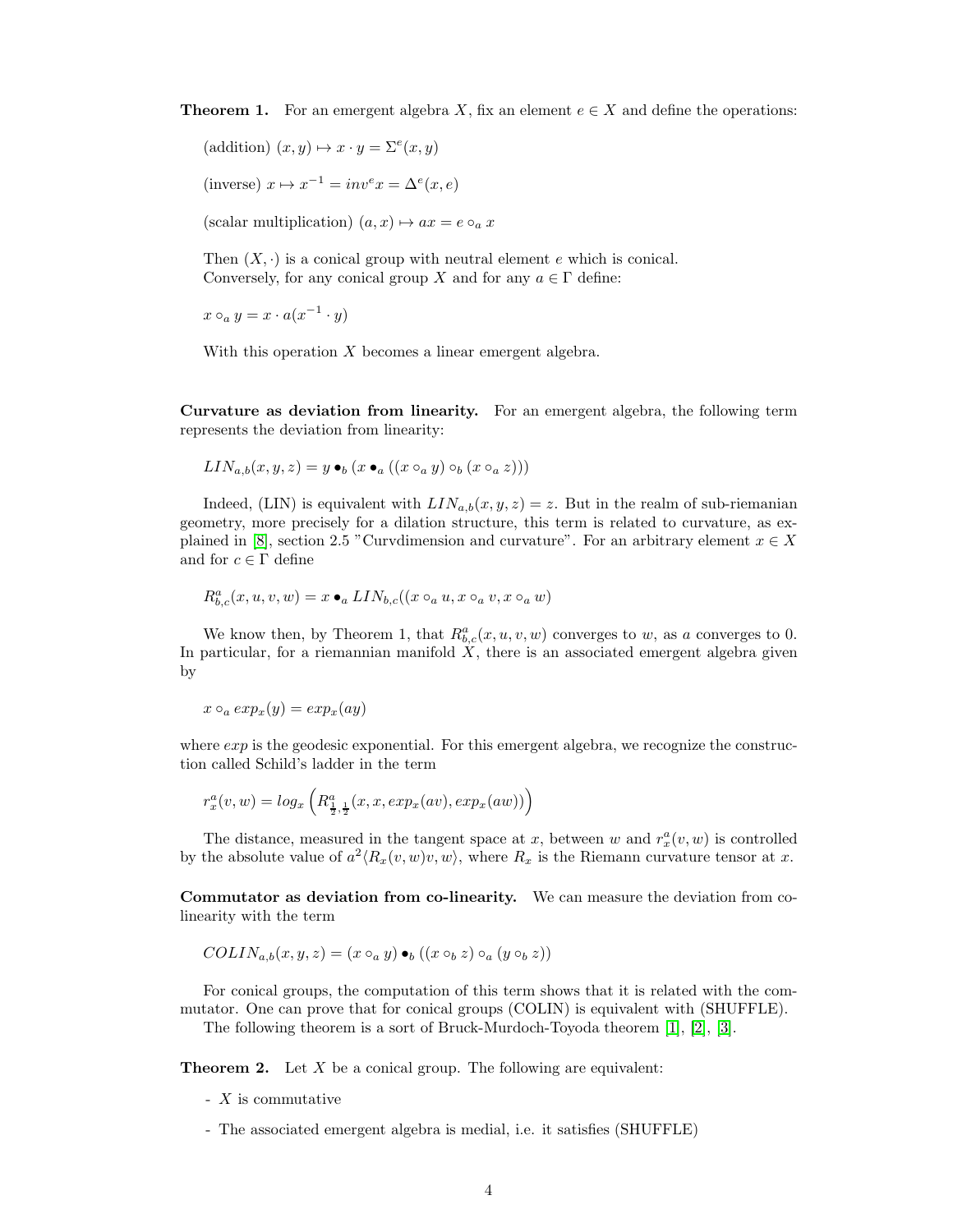- The associated emergent alegbra is right distributive, i.e. satisfies (COLIN).

**Proof.** In a conical group with neutral element e we compute

$$
COLIN_{a,b^{-1}}(e, e \bullet_a y, z) = [y \circ_b e, z \circ_a e]z
$$

where  $[x, y] = xyx^{-1}y^{-1}$  is the commutator with respect to the group operation. But in conical groups the function  $x \mapsto x \circ_a e$  is surjective for any  $a \neq 1$ . (COLIN) is therefore equivalent with commutativity of the group operation. We already know that (SHUFFLE) is equivalent with commutativity.

It is therefore natural to ask:

Question. Are there emergent algebras which satisfy (COLIN) but not (LIN)?

### 3 An useful tool: geometric series

The geometric series is

$$
\sum_{n=0}^{\infty} \varepsilon^n = \frac{1}{1-\varepsilon}
$$

for any  $\varepsilon \in (0,1)$ .

With the notation for dilations:

$$
\delta^x_{\varepsilon} y = x + \varepsilon (-x + y)
$$

we can rephrase the geometric series as an existence result. Namely that the equation:

 $\delta^S_{\varepsilon}0 = x$ 

has the solution

$$
S = \sum_{n=0}^{\infty} \left(\delta_{\varepsilon}^{0}\right)^{n} x
$$

for any  $\varepsilon \in (0,1)$ .

The non-commutative version of this result is given in [\[11\]](#page-9-0) proposition 8.4. In that article is proposed a non-commutative affine geometry, where usual affine spaces (over a vector space) are replaced with their non-commutative versions over a conical group. The work uses dilation structures, which are metrical versions of emergent algebras. In the mentioned article the proof uses the existence of a metric on the (non-commutative affine) space. We can do a simple proof without it.

Of course that the condition  $\varepsilon \in (0,1)$  will be reformulated as  $\varepsilon^n \to 0$  as  $n \to \infty$ .

Pick a base point  $e$ , which will play the role of the 0. Then we want to solve the equation in S

$$
\delta_{\varepsilon}^S e = x
$$

for a given, arbitrary x and for an  $\varepsilon$  with the property that  $\varepsilon^n \to 0$  as  $n \to \infty$ . We want to prove that

(\*)

$$
S = \sum_{n=0}^{\infty} \left(\delta_{\varepsilon}^{e}\right)^{n} x
$$

where the sum is with respect to the non-commutative addition operation based at  $e$ . More precisely this operation is "emergent":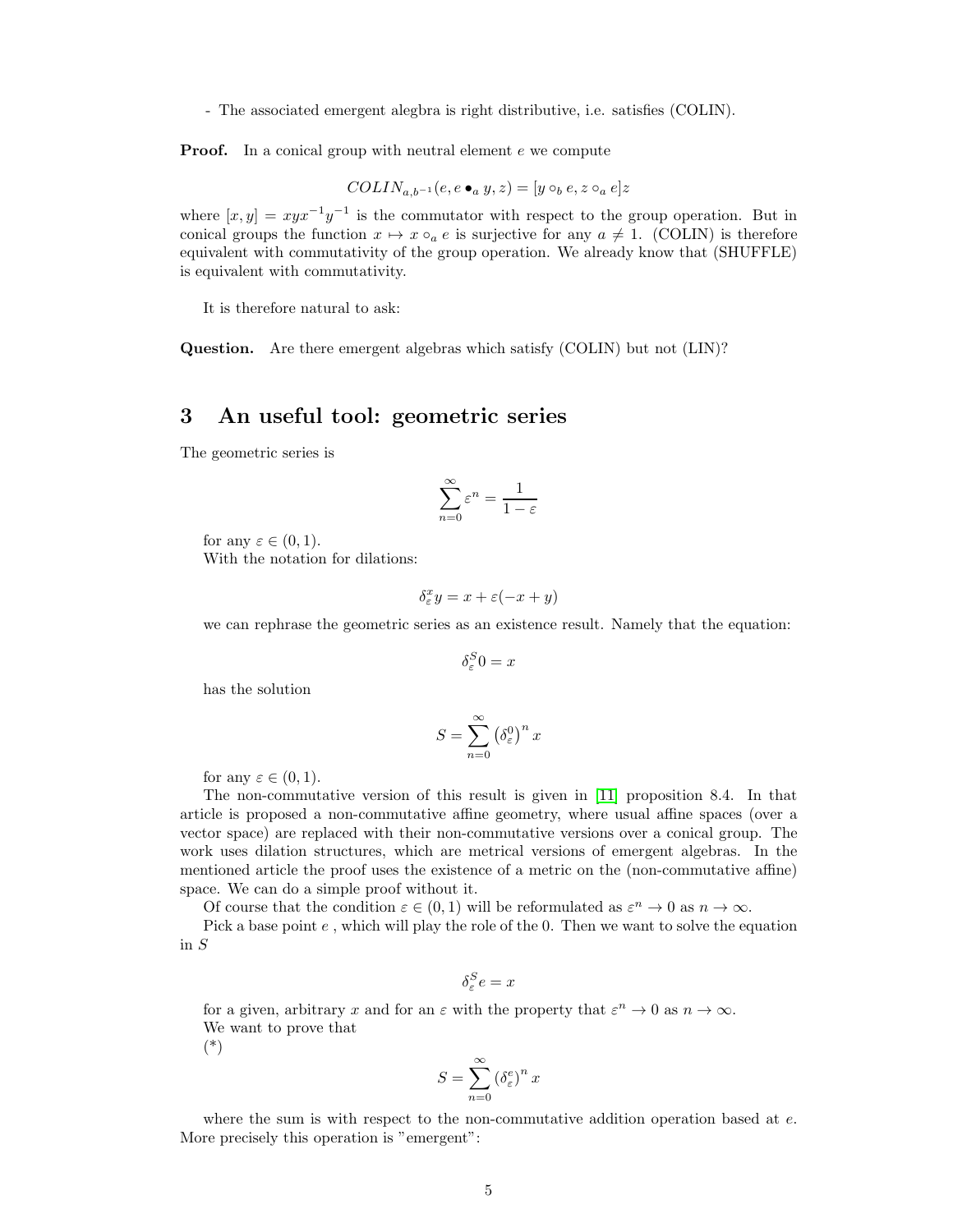$$
\Sigma^{e}(v,w)=\lim_{\varepsilon\to 0}\Sigma^{e}_{\varepsilon}(v,w)
$$

where the approximate sum is

$$
\Sigma^e_{\varepsilon}(v,w) = \delta^e_{\varepsilon^{-1}} \delta^{\delta^e_{\varepsilon}v}_{\varepsilon} w
$$

Recall that the dilations satisfy the (LIN) property: (LIN)

$$
\delta^e_\varepsilon \delta^x_\mu y = \delta^{\delta^e_\varepsilon x}_\mu \delta^e_\varepsilon y
$$

The conclusion (\*) can be reformulated as: define  $S_0 = x$  and

$$
S_{n+1} = \Sigma^e(x, \delta^e_\varepsilon S_n)
$$

Then  $S = \lim_{n \to \infty} S_n$ .

But this is simple, due to the following identities coming from (LIN).

The first identity uses the fact that, once we defined the addition from dilations and a passage to the limit, then we can prove that dilations themselves express via addition. This gives the first identity:

$$
\Sigma^e_{\varepsilon}(v, w) = \Sigma^e(\delta^v_{\varepsilon}e, w)
$$

The second identity is easier, just use (LIN), there is no passage to the limit involved.

$$
\Sigma^e_\varepsilon(v,\delta^e_\varepsilon w)=\delta^v_\varepsilon w
$$

With these identities, the recurrence relation of the non-commutative geometric series becomes:

$$
S_{n+1} = \Sigma^{e}(x, \delta_{\varepsilon}^{e} S_n) = \Sigma_{\varepsilon}^{e}(S, \delta_{\varepsilon}^{e} S_n) = \delta_{\varepsilon}^{S} S_n
$$

therefore

$$
S_n = \left(\delta_\varepsilon^S\right)^n S_0
$$

and the proof ends by recalling that  $\varepsilon^n \to 0$  as  $n \to \infty$ , which implies

$$
\lim_{n \to \infty} S_n = \lim_{n \to \infty} \delta_{\varepsilon^n}^S S_0 = \lim_{\varepsilon \to 0} \delta_{\varepsilon}^S S_0 = S
$$

The proof is new even in the commutative case.

Here is a non-commutative example. We are in the group N of real  $n \times n$  upper triangular matrices, with 1's on the diagonal. This is a subgroup of real linear group.

For any scalar  $e \in (0, +\infty)$  we define a diagonal matrix

$$
\mathbf{e}_{ij} = e^i \delta_{ij}
$$

(here  $\delta_{ij} = 1$  if  $i = j$ , otherwise  $\delta_{ij} = 0$ ; please don't make a confusion with the dilation, denoted also with the letter  $\delta$ , which is introduced in the following).

Conjugation with diagonal matrices is an automorphism of  $N$ , in particular for any  $e \in (0, +\infty)$  and any  $\mathbf{x} \in N$  we have

$$
\mathbf{e}^{-1}\mathbf{x}\mathbf{e}\in N
$$

This allows us to define the dilation:

$$
\delta_e^{\mathbf{x}}\mathbf{y}=\mathbf{x}\mathbf{e}^{-1}\mathbf{x}^{-1}\mathbf{y}\mathbf{e}
$$

We leave to the reader to prove the following:

- (a) this defines an emergent algebra over N
- (b) that this is a linear emergent algebra.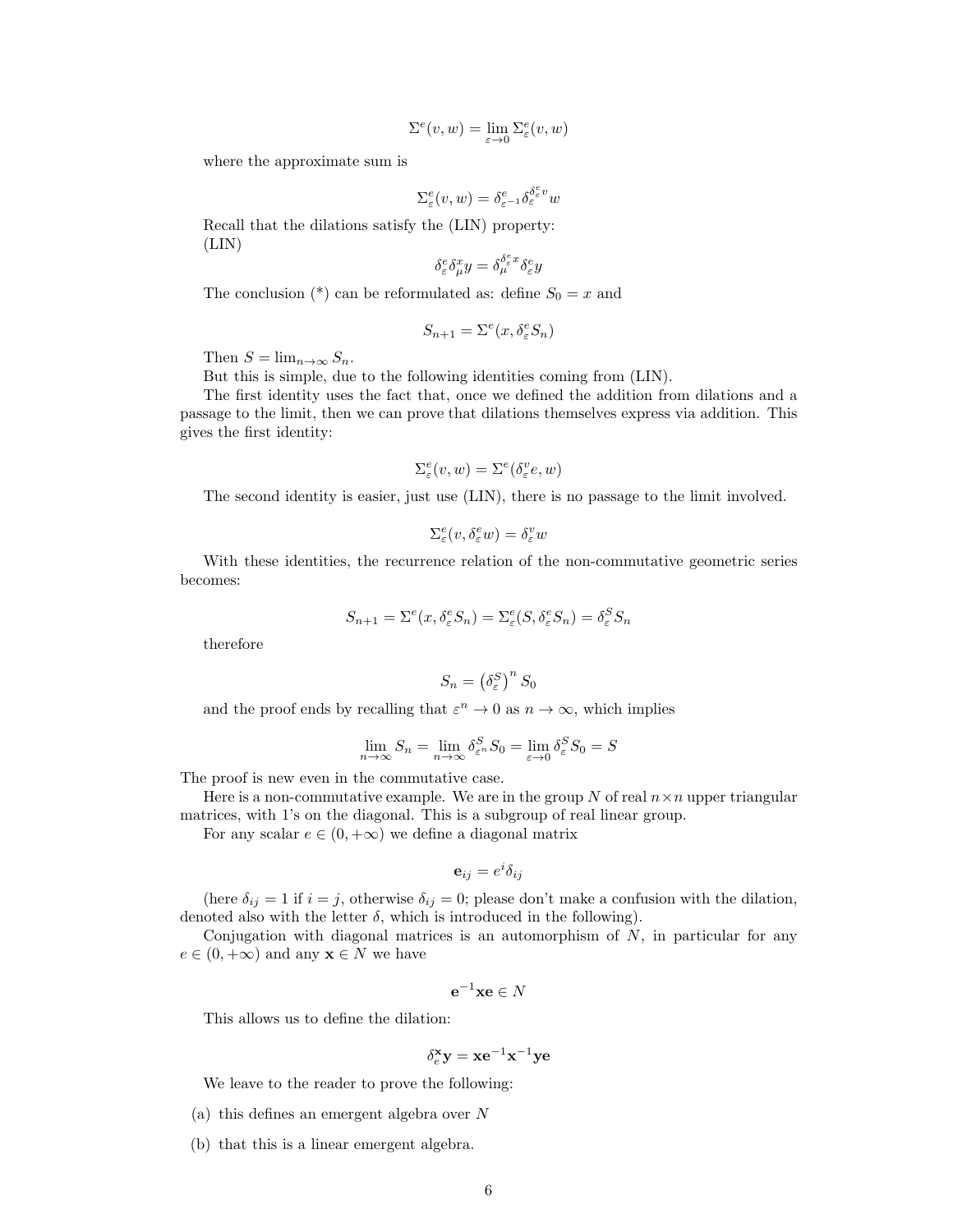We can define now the geometric series with respect to the "addition" operation which is simply the matrix multiplication in the group  $N$ : (here  $I$  is the identity matrix, the neutral element of the group)

$$
\sum_{k=0}^\infty \delta_{e^k}^I\mathbf{x}
$$

and by the previous post, it does converge if  $e \in (0, 1)$ . Let's compute the finite sums. First notice that

$$
\delta_e^{\mathbf{x}}\mathbf{y} = [\mathbf{x},\mathbf{e}^{-1}]\mathbf{e}^{-1}\mathbf{y}\mathbf{e}
$$

where the square bracket denotes the commutator. We then have:

$$
\sum_{k=0}^m \delta_{e^k}^I \mathbf{x} = \mathbf{x} e^{-1} \mathbf{x} e e^{-2} \mathbf{x} e^2 ... e^{-m} \mathbf{x} e^m
$$

or equivalently:

$$
\sum_{k=0}^m \delta_{e^k}^I \mathbf{x} = (\mathbf{x} \mathbf{e}^{-1})^m \mathbf{x} \mathbf{e}^m
$$

All in all, our convergence of the geometric series result says that: if  $e \in (0,1)$  and

$$
[\mathbf{y}, \mathbf{e}^{-1}] = x
$$

then

$$
\mathbf{y} = \lim_{m \to \infty} (\mathbf{x} \mathbf{e}^{-1})^m \mathbf{x} \mathbf{e}^m
$$

**Remark** that for  $n = 2$ , i.e. for the case of  $2 \times 2$  upper triangular matrices with 1's on the diagonal, the convergence result is the classical geometric series convergence. Compute by hand the partial sums in tis case to convince yourself that indeed the usual geometric (partial) sum appears in the  $(1, 2)$  position in the matrices.

# 4 (COLIN) implies (LIN)

In this section we give a negative answer to the question formulated in the first section. At first sight this is surprising, because (COLIN) and (LIN) are symmetric one to the other. Therefore it would be expected that, as we have examples of emergent algebras which satisfy (LIN) but not (COLIN), which are just the noncommutative conical groups, there should be examples of emergent algebras which satisfy (COLIN) but not (LIN).

At closer examination we notice that the axiom (R2), satisfied in any emergent algebra, breaks the symmetry between (LIN) and (COLIN). However, in itself this remark is not sufficient to answer the question if there are emergent algebras which satisfy (COLIN) but not (LIN).

**Theorem 3.** For an emergent algebra with the group  $\Gamma = (0, \infty)$  the condition (COLIN) implies the condition (LIN)

#### Proof.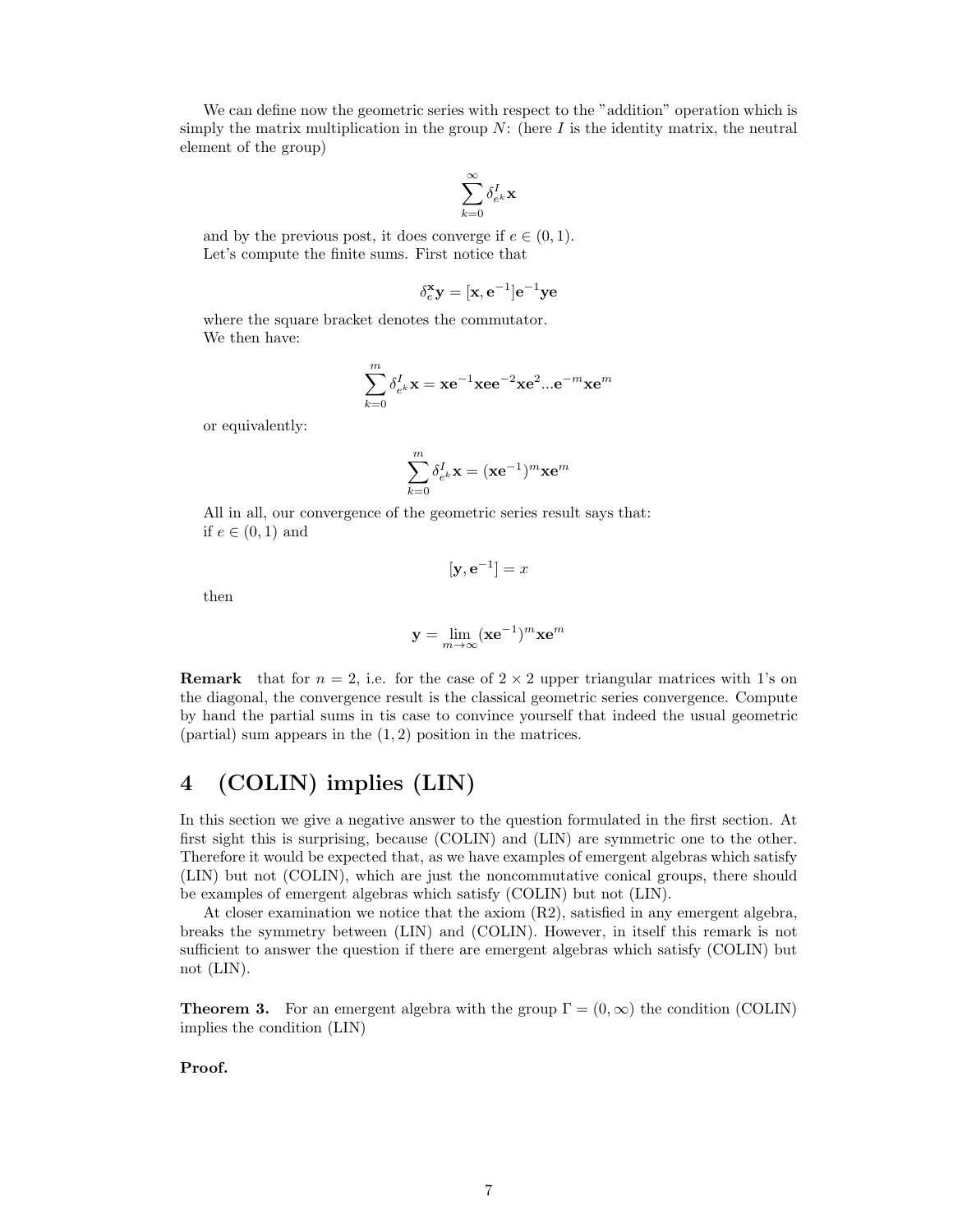**Part 1.** Recall the (COLIN) condition: for any  $a, b \in \Gamma$  and for any  $x, y, z \in X$  we have

$$
(x \circ_a y) \circ_b z = (x \circ_b z) \circ_a (y \circ_b z)
$$

Fix an element  $e \in X$ , otherwise arbitrary. (COLIN) is then equivalent with

$$
y \circ_b z = (e \circ_b z) \bullet_a ((e \circ_b y) \circ_a z)
$$

If we replace z with  $e \circ_a z$  and then we use (R2) and some groupings of terms then we obtain the following relation equivalent with (COLIN):

$$
y\circ_b(e\circ_a z)=\Delta_a^e(e\circ_b z,E)
$$

where  $E$  is a relative operation, namely

$$
E = e \bullet_a ((e \circ_a y) \circ_b (e \circ_a z))
$$

We pass now with  $a$  to 0 by using the topological axiom (em) and we obtain in the limit the following

$$
y \circ_b e = \Delta^e(e \circ_b z, E_0)
$$

where  $E_0$  is the limit of  $E$ , therefore the infinitesimal dilation of coefficient b, based at e. We write it like this

 $E_0 = y \circ_b^e z$ 

Part 2. The relation (COLIN) passes to the infinitesimal level. Indeed, if we replace the operations with the infinitesimal operations (dilations) based at  $e$  then (COLIN) remains true. This is true because for an arbitrary  $c \in \Gamma$  we deduce from (COLIN) the relation

$$
(x\circ_{a,c}^e y)\circ_{b,c}^e z=(x\circ_{b,c}^e z)\circ_{a,c}^e (y\circ_{b,c}^e z)
$$

where

$$
x \circ_{a,c}^{e} y = e \bullet_c ((e \circ_c x) \circ_a (e \circ_c y))
$$

We can then pass to the limit with  $c$  to 0 and we get the "infinitesimal" (COLIN) relation

$$
(x\circ_{a}^e y)\circ_{b}^e z=(x\circ_{b}^e z)\circ_{a}^e (y\circ_{b}^e z)
$$

But the infinitesimal emergent algebra based at  $e$  satisfies (LIN) [\[11\]](#page-9-0) proposition 7.11. Therefore now we know that it also satisfy (COLIN). As a consequence we get that it comes from a commutative conical group. We denote with a dot this conical group operation.

Because the group is conical and commutative it follows that

$$
(e \circ_a y) \cdot (e \circ_b y) = e \circ_{a+b} y
$$

via techniques explained in [\[6\]](#page-8-5). Therefore the conical group is a vector space, with group operation being vector addition and  $e \circ_a x$  equal to the scalar a which multiplies x (up to an arbitrary exponential).

Part 3. The last two relations from Part 1 are then rewritten as

$$
y \circ_b e = (e \circ_b z^{-1}) \cdot y \cdot (e \circ_b (y^{-1} \cdot z))
$$

Commutativity of the group operation · and (LIN) for the infinitesimal level gives us the equivalent

$$
y \circ_b e = y \circ_b^e e = e \circ_{1-b} y
$$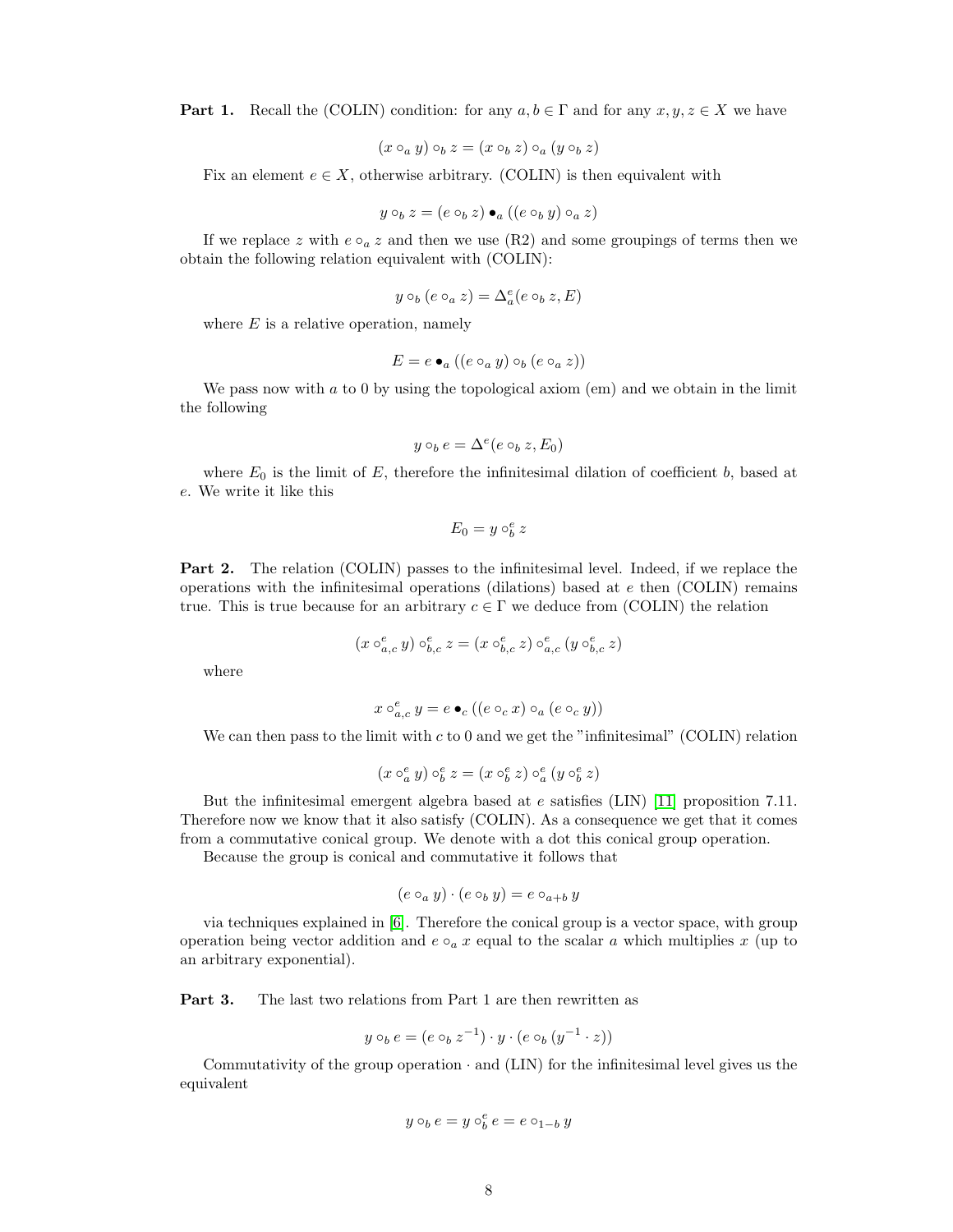(where in the last equality we used Part 2 and we make a slight abuse of notation for the multiplication by the scalar  $1 - b$ )

Now we come back to the initial (COLIN) and we remark that with the new knowledge we can rewrite it as

$$
e \circ_{1-a} (x \circ_b y) = (e \circ_{1-a} x) \circ_b (e \circ_{1-a} y)
$$

which is equivalent with

$$
x \circ_b y = e \bullet_{1-a} ((e \circ_{1-a} x) \circ_b (e \circ_{1-a} y))
$$

We pass to the limit with  $a$  to 1 this time and we obtain that

$$
x\circ_b y = x\circ_b^e y
$$

therefore the emergent algebra is identical with the infinitesimal emergent algebra based at e. Therefore it satisfies (LIN).

We know more, actually, namely that (COLIN) is equivalent with (SHUFFLE). Indeed, we proved that (COLIN) implies that the emergent algebra is the one of a conical commutative group, or we already know that (SHUFFLE) is true if and only if we are in a conical commutative group.

Acknowledgements. Thanks to D. Stanovsky, who points to his survey article [\[4\]](#page-8-9), section 3, where some examples of non-medial but right-distributive quasigroups are given.

### <span id="page-8-6"></span>References

- <span id="page-8-7"></span>[1] K. Toyoda, On axioms of linear functions, Proc. Imp. Acad. Tokyo 17 (7), (1941), 221-226
- [2] D.C. Murdoch, Structure of abelian quasigroups, Trans. Amer. Math. Soc. 49 (3), (1941), 392-409
- <span id="page-8-8"></span>[3] R.H. Bruck, Some results in the theory of quasigroups, Trans. Amer. Math. Soc. 55 (1), (1944), 19-52
- <span id="page-8-9"></span>[4] D. Stanovsky, A guide to self-distributive quasigroups, or latin quandles, Quasigroups and Related Systems 23 (1), (2015), 91-128, [arXiv:1505.06609](https://arxiv.org/abs/1505.06609)

#### References for emergent algebras:

- <span id="page-8-3"></span>[5] M. Buliga, Graph rewrites, from graphic lambda calculus, to chemlambda, to directed interaction combinators, [arXiv:2007.10288.1520](https://arxiv.org/abs/2007.10288)
- <span id="page-8-5"></span><span id="page-8-4"></span>[6] M. Buliga, The em-convex rewrite system, [arXiv:1807.02058](https://arxiv.org/abs/1807.02058)
- <span id="page-8-0"></span>[7] M. Buliga, Graphic lambda calculus. Complex Systems 22, 4 (2013), 311-360. [arXiv:1305.5786](https://arxiv.org/abs/1305.5786)
- [8] M. Buliga, Sub-riemannian geometry from intrinsic viewpoint, Course notes, Ecole de recherche CIMPA : Geometrie sous-riemannienne, Jan (2012), Beyrouth, Lebanon, [arXiv:1206.3093](https://arxiv.org/abs/1206.3093)
- <span id="page-8-2"></span><span id="page-8-1"></span>[9] M. Buliga, Emergent algebras, [arXiv:0907.1520](https://arxiv.org/abs/0907.1520)
- [10] M. Buliga, Dilatation structures I. Fundamentals, J. Gen. Lie Theory Appl., 1 (2007), 2, 65-95. [arXiv:math/0608536](https://arxiv.org/abs/math/0608536)